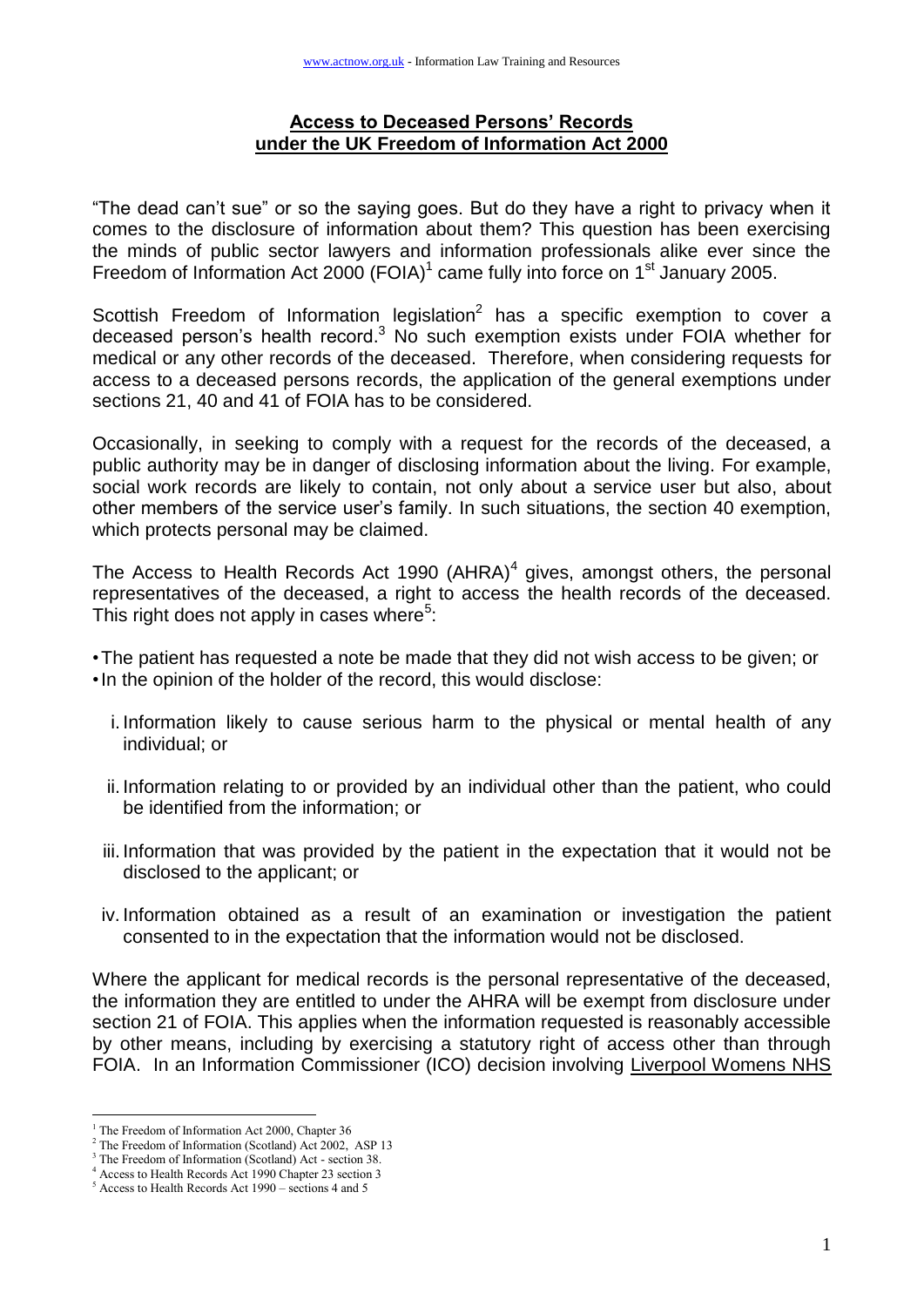Foundation Trust <sup>6</sup> the complainant requested a copy of a medical report written by a consultant regarding the care of his late mother. The Trust offered to provide the information under the AHRA, on receipt of proof from the applicant that he was the deceased person"s personal representative. It refused to disclose the information under FOIA, and cited the exemption under section 21. The Commissioner agreed with this approach. A similar decision was made in relation to **The Royal Surrey County Hospital.**<sup>7</sup>

If the requestor is not a personal representative of the deceased (or, to be technically correct, a person having a claim arising out of the death of the deceased) then they cannot access the information under the AHRA. Therefore their request has to be treated under the general right of access pursuant to section 1 of FOIA. However this does not mean that the information will have to be automatically disclosed.

Medical information is normally confidential and often quite sensitive. Section 41 of FOIA may assist the public authority to withhold such information if it can show that disclosure would amount to an actionable Breach of Confidence. Section 41 states:

"Information is exempt information if:

- a) it was obtained by the public authority from any other person (including another public authority); and
- b) The disclosure of the information to the public (otherwise than under this act) by the public authority holding it would constitute a breach of confidence actionable by that or any other person."

In considering whether section 41 applies to information about the deceased, the Information Tribunal and the Information Commissioner have applied the three step test set out by Megarry J in Coco v A N Clark (Engineers) Limited [1968]<sup>8</sup>:

"In my judgment, three elements are normally required if, apart from contract, a case of breach of confidence is to succeed. First, the information itself, in the words of Lord Greene in the Saltman case on p.215 must "have the necessary quality of confidence about it'. Secondly, that information must have been imparted in circumstances importing an obligation of confidence. Thirdly, there must be an unauthorised use of that information to the detriment of the party communicating it…"

According to the above, for the information to be covered by confidence it must be highly confidential not trivial or be in the public domain. There now seems to be doubt whether this is the correct approach. As we will discuss later in this article, in the light of recent caselaw, the correct test is now whether the subject of the information can be said to have a reasonable expectation of privacy.

Medical information as well as social work records will obviously be highly confidential and as such the subject will have a reasonable expectation that it will not be disclosed. But other information may need to be considered more carefully. More guidance on this point has been given in the ICO decision involving The National Archives. <sup>9</sup>

 $\overline{a}$ 6 Reference: FS50127442 Date: 19/02/2007,

 $7$  Reference FS50128269 Date: 05/02/2007).

<sup>8</sup> (1968) FSR 415

<sup>9</sup> Reference FS50101391 11/12/06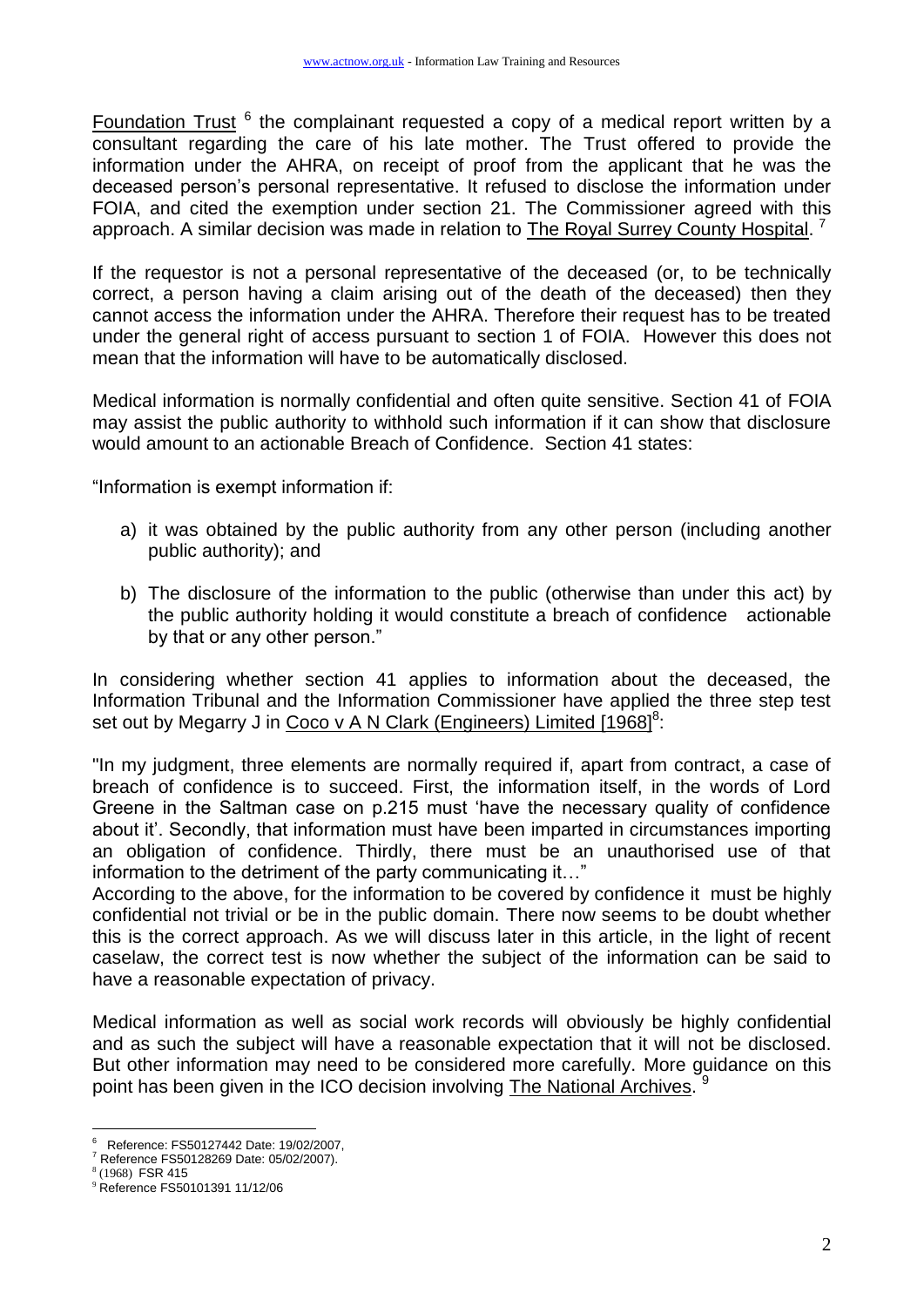The complainant requested information from The National Archives relating to the 1911 census schedule. The National Archives withheld the requested information, relying on the exemption under section 41 (Breach of Confidence). The Commissioner decided that this was wrong since the information requested did not have the "necessary quality of confidence" about it. It comprised the names of the individuals, their relationship to the head of the family, age, occupation, marital status, birthplace and nationality. This was not the type of sensitive information which was also captured in the 1911 census such as health or infirmity. Had it been the latter then it would have warranted protection even though the subjects may well be dead at the time the request was made.

Once it has been ascertained that the requested information is confidential, the next step is to consider whether the breach of confidence would be actionable. Obviously the dead cannot sue for Breach of Confidence, but can the living sue on their behalf?

The leading Information Tribunal decision on this issue involves Epsom and St. Helier University Hospitals NHS  $T$ rust<sup>10</sup> which concerned the disclosure of records about Karen Davies who died at Epsom General Hospital in 1998. The Trust admitted liability in her death and paid a substantial compensation settlement to her widower, Richard Davies, on behalf of himself and the couple's two children. Karen Davies's mother sought access to her daughter"s medical records to establish what happened. The Trust agreed to release the records but only with the permission of her next of kin, Richard Davies, who refused his permission.

The Trust's decision to deny access was based on section 41 FOIA i.e. that a duty of confidence was owed to the deceased. The Information Commissioner agreed with this approach. He stated that the duty of confidentiality extends beyond death. If the information was disclosed there was, in theory at least, an actionable Breach of Confidence which would allow the personal representatives of the deceased to sue the Trust.

On appeal, the Information Tribunal ruled that the first two elements of the Breach of Confidence test had been satisfied. It also ruled that there was no need to show detriment; merely a need to show that there was a breach of the deceased"s reasonable expectation of confidence.

The next question for the Tribunal was whether the duty of confidence survived the death of the deceased. It admitted there was no caselaw on this point and the answer lay in conscience. Considering all the evidence before it, it decided that the answer was in the affirmative. So who could bring a claim on behalf of the deceased? To answer this question, the Tribunal drew upon European cases particularly those involving Article 8 of the European Convention on Human Rights (ECHR) (the right to privacy).

In Plon v France<sup>11</sup> the widow and children of the late President Mitterrand had brought an action in the French Court to prevent the distribution of a book written by the deceased"s doctor and describing his health over a number of years while he was in office. Although the court acknowledged that the lapse of time since the death of a major public figure might lead to the public interest ultimately overriding the late president"s right

 $\overline{a}$ <sup>10</sup> Bluck v Information Commissioner and Epson and St. Helier University Hospitals NHS Trust Appeal Number: EA/2006/0090 17 September 2007

<sup>&</sup>lt;sup>11</sup> [2004] ECHR 200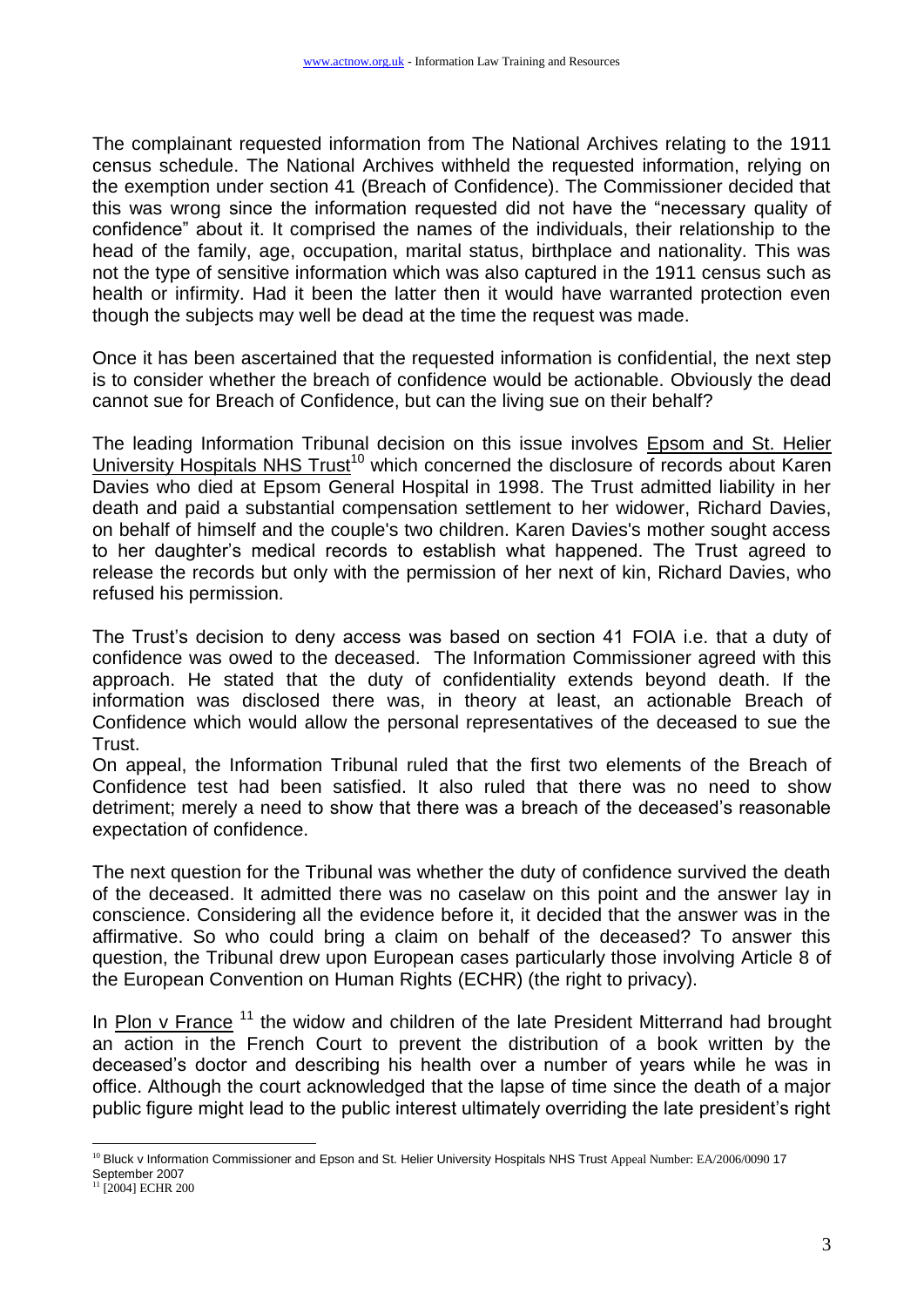to medical confidence, it nevertheless acknowledged the survival of that right and that it was appropriate for action to protect it to be brought on behalf of the deceased after his death.

When considering access to a deceased person"s medical records, special care must be taken to ascertain what the wishes of the deceased were before they died. In an ICO decision involving County Durham NHS Primary Care Trust<sup>12</sup> the complainant requested a summary of the medical care provided to her late daughter. In order to provide this information it would have necessitated providing information from her daughter's medical records. The Trust refused to provide this information and cited the exemption under section 41, stating that the applicant was not the deceased person's next of kin. It also noted that the daughter had expressed a wish to her GP for details of her healthcare not to be disclosed to her parents. After examining the submissions by both parties the ICO concluded that the use of the section 41 exemption was correct.

This decision is consistent with section 4(3) AHRA which states "(3) Where an application is made under subsection (1)(f) of section 3 above, access shall not be given under subsection (2) of that section if the record includes a note, made at the patient"s request, that he did not wish access to be given on such an application."

Article 8 of the European Convention on Human Rights<sup>13</sup> has also been relied upon by the domestic courts to refuse disclosure of social services records. In  $R$  (on the application of Addinell) v Sheffield City Council<sup>14</sup> Sullivan J. upheld the decision of Sheffield City Council to refuse the father of a dead teenager access to his son's social services records on the grounds that the boy had a right to privacy. If Article 8(1) allows the disclosure of information about a deceased minor to be refused to a close relative then, arguably, close relatives should have standing to enforce an obligation of confidentiality owed to the deceased during his lifetime (assuming that Article 8(2) does not justify disclosure), particularly if the disclosure is threatened by a public authority.

Until late 2007 we were still waiting for the first ICO decision on access to a deceased person's example a social social work work records. In Trafford Metropolitan Borough Council<sup>15</sup> the complainant asked to see information about her deceased mother which was contained in the deceased"s social services records. The Council refused to disclose the information claiming a number of exemptions.

The Commissioner ruled that in respect of the information about and which identifies the deceased"s primary carer, the Council was correct to claim the section 40 exemption (personal data). The information included references to the primary carer"s personal circumstances, health and financial arrangements. The sensitive nature of the information and the fact that the carer had objected to the release of similar information held by

 $\overline{a}$ <sup>12</sup> Reference FS50111780 Date 26/02/2007

<sup>13</sup> ROME 4 November 1950

<sup>&</sup>lt;sup>14</sup> QBD unreported 27 Oct. 2000

<sup>15</sup> Reference FS50153179 Date 27/11/2007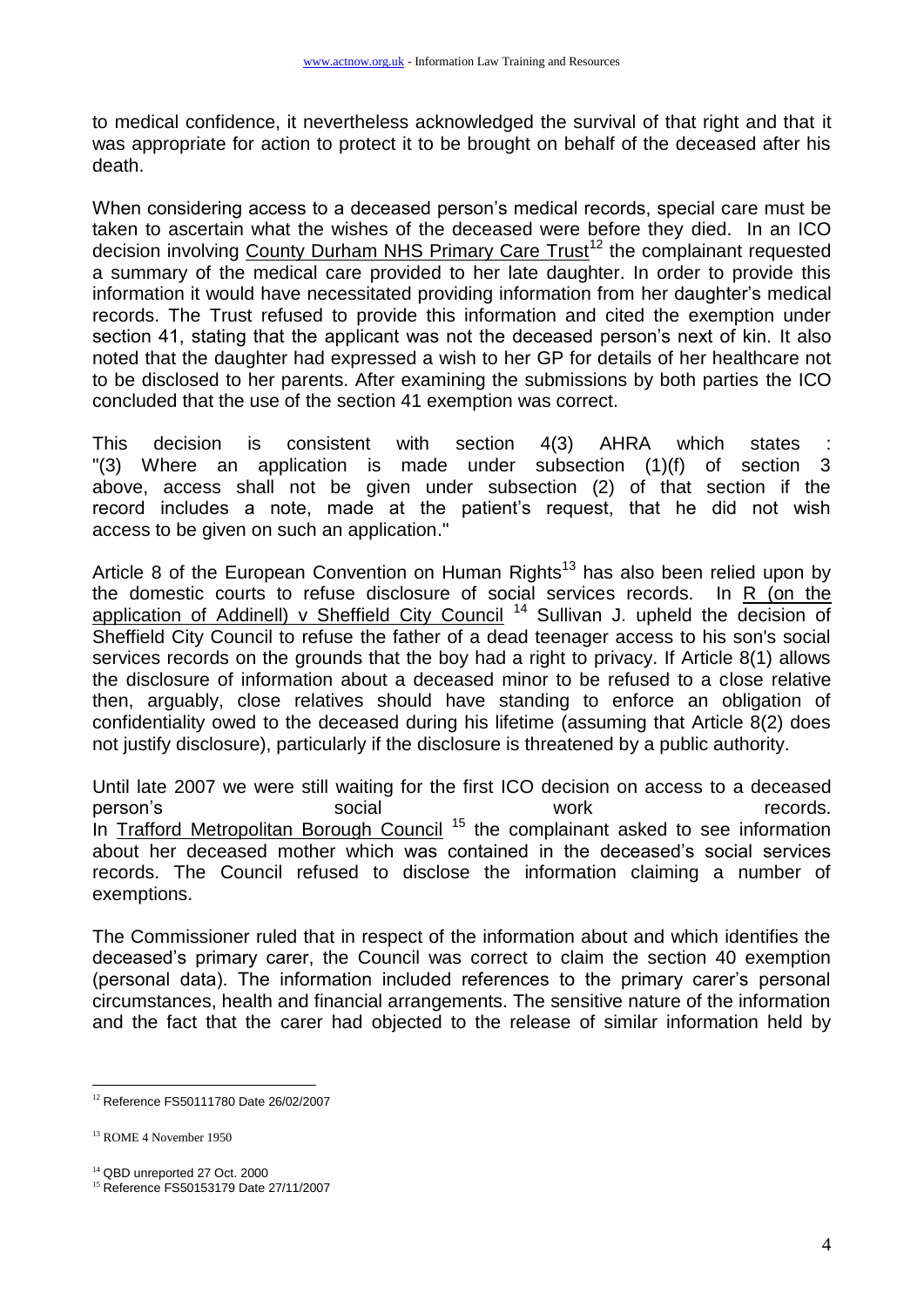another public authority meant that the disclosure of personal data about the primary carer, without her consent, would be unfair.

Most of the rest of the requested information was about the deceased. The Commissioner ruled that the exemption at section 41 (Breach of Confidence) could be claimed. Cleary this information was obtained from another party (i.e. GPs, the primary carer, the deceased etc) but was it confidential? The Council explained that individuals enter into social services care arrangements with the expectation that the information they provide (both directly and indirectly) will only be used in connection with the provision of that care and will not otherwise be disclosed to third parties without their consent (except in very limited circumstances). The Commissioner accepted that this expectation of confidence is the cornerstone of the Council"s relationships with its clients and is vital for successful service provision. The Commissioner also accepted that the threat of onward disclosure of such information could inhibit this relationship, in that concerns that private information may subsequently be open to public scrutiny may cause clients to be unwilling or to refuse to disclose important information.

On the other elements of the section 41 exemption, the Commissioner relied on the Tribunal decision in Bluck (see above) to rule that the duty of confidence survived the death of the deceased and disclosure of the information would be an actionable breach of confidence. The personal representative of the deceased (the primary carer) had a theoretical right to sue the Council.

This decision will be welcome clarification for social services staff who are often required to deal with complicated requests for social services records which involve assessing the privacy of the living as well as the dead. However there is one flaw in the decision. In deciding whether an actionable breach of confidence exists, the Commissioner"s own guidance (FOIA Awareness Guidance Note No.2) (as well as previous decisions) state that the public authority must consider whether the public interest defence would apply. i.e. whether the disclosure would be justified on public interest grounds. Here the Commissioner does not seem to have done this. Whilst he may have come to the same conclusion, it still a flaw in his decision making process.

The above decisions of the Information Tribunal and the Information Commissioner have a common thread. They apply the Breach of Confidence test as set out by Megarry  $J^{16}$ , and then decide whether the breach is actionable. If it is then they apply the section 41 exemption to the information requested after having considered the public interest in disclosure.

However, as stated above, there remains some doubt as to whether the Megarry test is appropriate for considering Breach of Confidence especially where it involves disclosure of personal information. Whilst the outcome of all the above decisions will probably be the same whatever the test is applied, it is appropriate to examine recent case law on this issue

In a recent case High Court case<sup>17</sup>, the Home Office challenged the decision of the Information Tribunal in respect of a request by the British Union for the Abolition of

 $\overline{a}$ 

<sup>&</sup>lt;sup>16</sup> Note 8 above

<sup>&</sup>lt;sup>17</sup> Secretary of State for the Home Department v British Union for the Abolition of Vivisection and another; [2008] [WLR \(D\) 129](http://www.lawreports.co.uk/WLRD/2008/QBD/apr0.9.htm)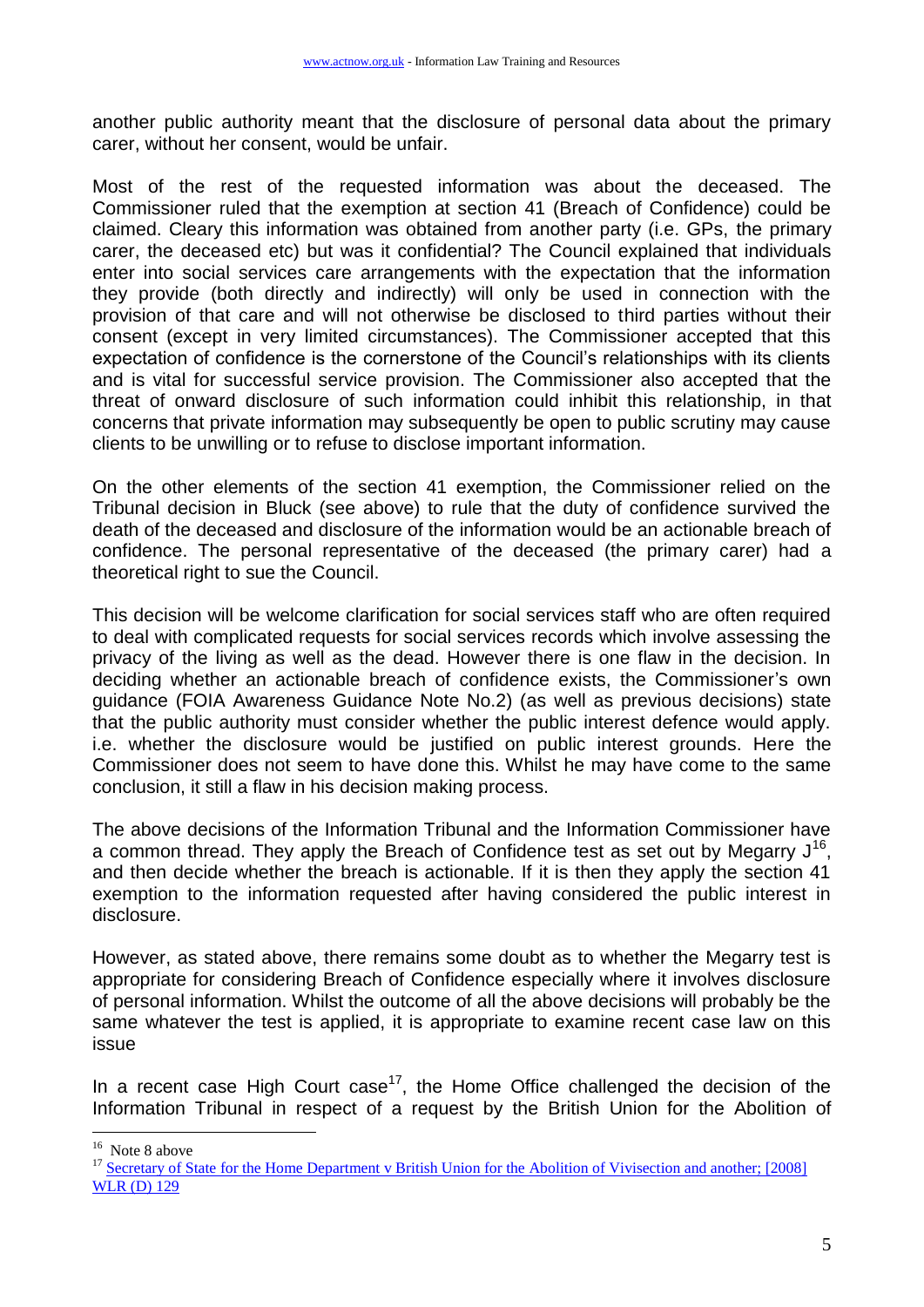Vivisection (BUAV) for access to certain information submitted by firms when seeking licenses to conduct animal research pursuant to the Animals (Scientific Procedures) Act 1986 (ASPA)

The Tribunal had taken the view that the reference in section 24 ASPA (which makes it a criminal offence for anyone to disclose information given in confidence under ASPA) to information being "given in confidence" should be construed as meaning that in order for section 24 to override the right of access under FOIA it had to be demonstrated that there would be an actionable breach of confidence if the information were to be revealed.

The High Court disagreed with this approach. It stated that the law of confidence was not confined to the principles set out in Coco v AN Clark (Engineers) Limited<sup>18</sup> which the Tribunal had relied upon in its decision.

The court noted that Parliament had specifically decided to retain section 24 ASPA when bringing the FOIA into force and therefore they should be "very wary of interpreting [section 24] so as to water down its effect". in order to satisfy section 24 the court noted that it was simply enough that the relevant official making the assessment within the Home Office believed that the information being sought was given in confidence for section 24 to be engaged and therefore for the exemption in section 44 FOIA (which exempts from disclosure information where disclosure of that information is prohibited by any other enactment) to apply. Whilst the court realised that it was unsatisfactory insofar as it means that any Home Office official dealing with an FOIA request will have to decide whether they believe that the information has been given in confidence they felt that it would be a matter for the legislators in future to decide whether section 24 ASPA was compatible with with FOIA purposes.

This decisions suggests that the approach of both Commissioner and Tribunal in applying the Megarry J Principles of Breach of Confidence will not necessarily be as straightforward as has been the case previously.

Furthermore when it comes to disclosure of personal information the true test seems to be not whether there was confidential information but whether there was reasonable expectation of privacy on the part of the subject. This is especially so as Article 8 of ECHR (the right to privacy) is often claimed to have been breached in such cases in such cases.

In Murray v Big Pictures (UK) Limited<sup>19</sup>, JK Rowling and her husband appealed against a High Court decision to strike a claim for breach of privacy on behalf of their son, David. This arose in respect of some covert photographs taken of the three of them on an Edinburgh street.

The Court of Appeal came to the view that the High Court had placed too much importance on the fact that David is the son of a very famous mother. It stated "the issue of principle is whether the Claimant who is not a public figure in his own right but is the child of one, is entitled to protection from being photographed in a public place even where a photograph shows nothing embarrassing or untoward but in which he is shown depicted with with his his parents"

 $\overline{a}$ 

<sup>&</sup>lt;sup>18</sup> Note 8 above

<sup>19</sup> David **Murray** (by his litigation friends Neil **Murray** and Joanne **Murray**) **v Big Pictures** (UK) Ltd [2008] EWCA Civ 446